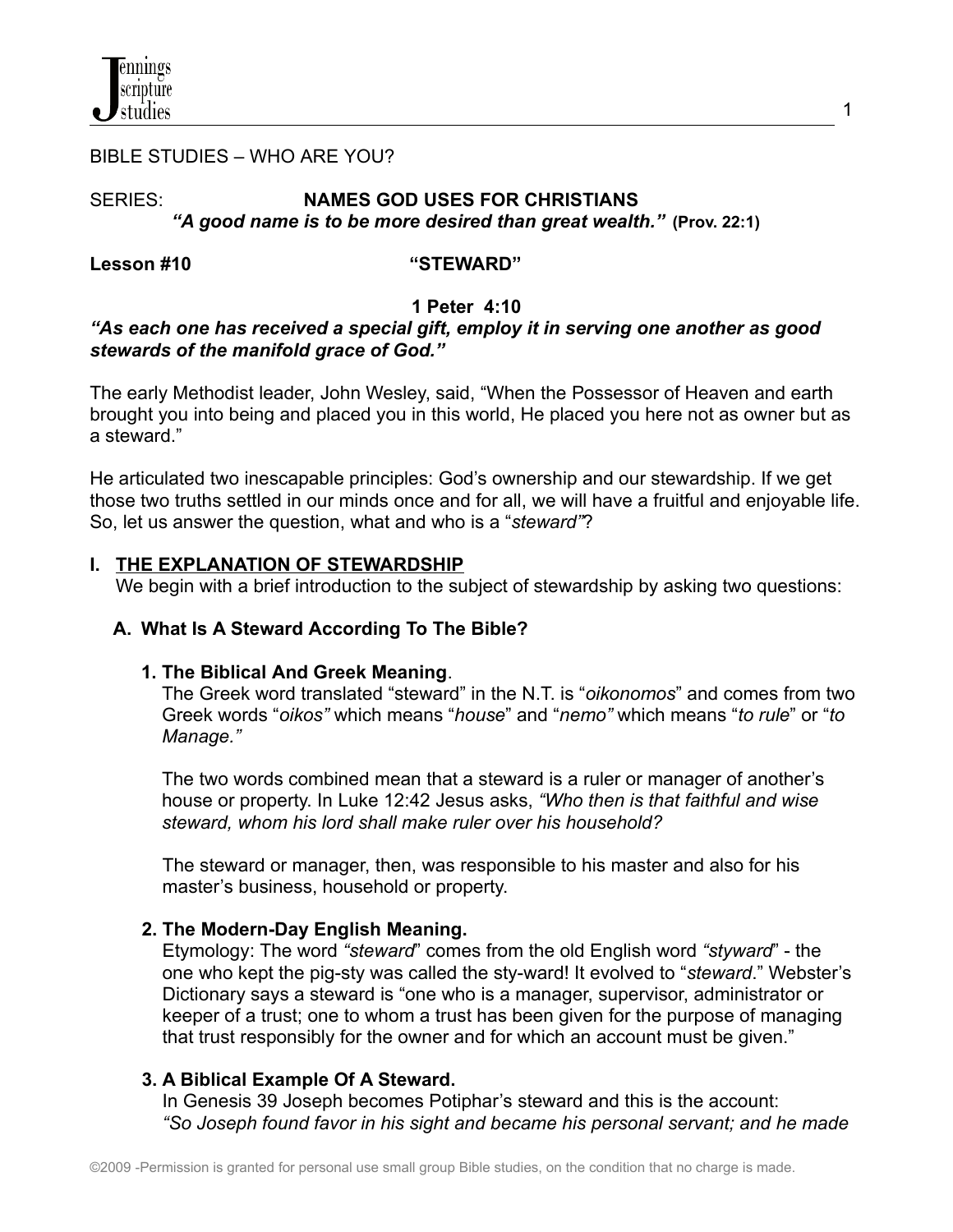*him overseer over his house, and all that he owned he put in his charge. It came about that from the time he made him overseer in his house and over all that he owned, the LORD blessed the Egyptian's house on account of Joseph; thus the LORD'S blessing was upon all that he owned, in the house and in the field. So he left everything he owned in Joseph's charge; and with him there he did not concern himself with anything except the food which he ate." (Gen.39:4-6)*

# **B. Who Is A Steward According To The Bible?**

Every Christian is a steward. **I Peter 4:10** makes that very plain: *"As each one has received a special gift, employ it in serving one another as good stewards of the manifold grace of God."*

I have heard it said by many Christians, "I can't serve in any capacity. God hasn't called me to any specific ministry", etc. I believe that is the way many feel and there are at least two reasons for that kind of response. First, there is a misunderstanding about what constitutes Christian ministry, and, second, there is missing a recognition of ones giftedness. And we will touch upon those two areas as we continue with this study.

# **II. THE EXECUTION OF STEWARDSHIP**.

*"As each one has received a special gift, employ it in serving one another as good stewards of the manifold grace of God".* (I Peter 4:10)

The carrying out, the performing or executing of stewardship, is the theme of I Peter 4:10. This verse has many facets to it. It should put to silence any and all Christians who use any excuse not to serve the Lord in some capacity. Let us examine the various parts of this verse as follows:

Here are five different translations of I Peter 4:10 -

- **NKJV** "*As each one has received a gift, minister it to one another, as good stewards of the* manifold grace of God*."*
- **NASU** -*"As each one has received a special gift, employ it in serving one another as good stewards of the* manifold grace of God*".*
- **KJV** *"As every man hath received the gift, even so minister the same one to another, as good stewards of the* manifold grace of God*."*
- **ASV** *"According as each hath received a gift, ministering it among yourselves, as good stewards of the* manifold grace of God*."*
- **NIV - "***Each one should use whatever gift he has received to serve others, faithfully administer ing God's grace in its various forms."*

This verse tells us at least 6 things about stewardship:

- (1) **It is personal -** *"as each one"*
- (2) **It is special –** *"has received a special gift"*
- (3) **It is practical -** *"employ it"*
- (4) **It is beneficial***- "in serving one another"*
- (5) **It is essential -** *"as good stewards"*
- (6) **It is monumental** "of the *manifold grace of God."*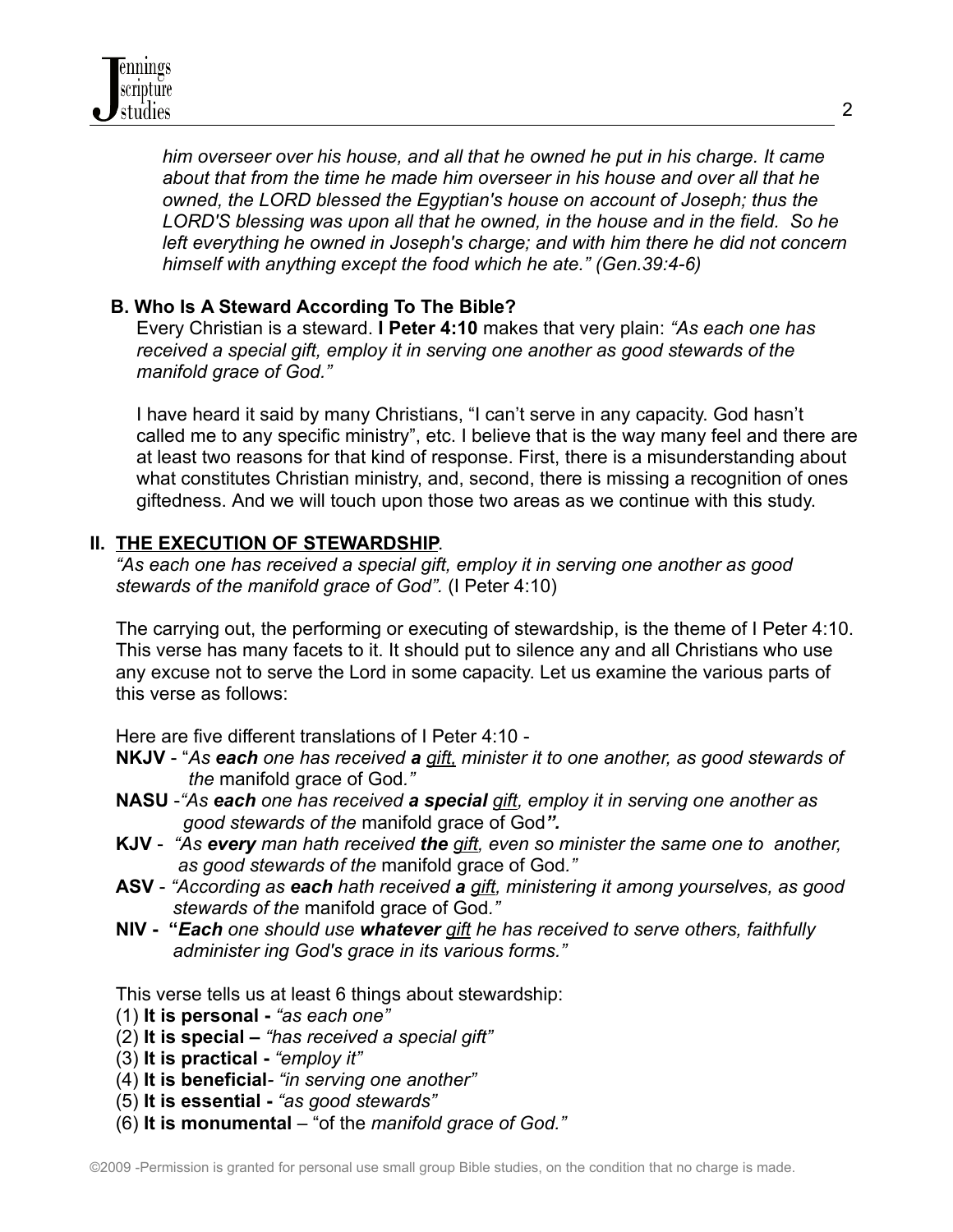Each Christian has at least one spiritual gift that must be used for the glory of God and the building up of Christ's Church. It is now up to us to discover what our giftedness is and to utilize it for the glory of God and the good of others.

Notice what follows verse 11 of I Peter 4 – *"Whoever speaks, is to do so as one who is speaking the utterances of God; whoever serves is to do so as one who is serving by the strength which God supplies; so that in all things God may be glorified through Jesus Christ, to whom belongs the glory and dominion forever and ever. Amen."*

It is not the purpose of this study to detail all the gifts God gives to us. However, I would encourage you to make it a priority in your life to discover what your gift or gifts are and use them. There are speaking gifts and there are serving gifts. Paul speaks about them in several passages such as Rom. 12:1-13; I Cor. 12 and Eph. 4:7-16. Both speaking and serving gifts are needed in the church.

Not everyone is a public speaker. There are the many who are unseen behind the ministries of any church. All are important , no one is more important to God than another. God gives us the gifts and we are to use them when we have the opportunity and give God the glory.

This leads us next to the……….

## **III. THE EXHIBITION OF STEWARDSHIP**

Stewardship is the use of God-given gifts, talents,abilities and resources for the accomplishment of God established goals.

The conscientious Christian, desirous to be a good steward, will ask, "what do I have entrusted to me to use for God's glory and the advancement of His church?" The Bible answers with a number of instructions:

## **A. First Of All, We Have Bodies.**

What a tremendous gift this is that God has entrusted us with! Emotions with which to love; wills with which to choose to do God's will; hands with which to serve; voices with which to witness, praise and encourage. Therefore, "*present your bodies a living sacrifice"* (Rom. 12:1)

## **B. We Have Influence**.

*"none of us lives to himself, and no one dies to himself."* (Rom.14:7)

Everyone has influence, either bad or good. Christians should have a good influence. We are to be salt and light. Salt is influence, light is radiance. We influence others by the way we live, the way we talk, the way we react to various circumstances, etc. The question is "how are we influencing others?" Do we recognize that we are stewards of our influence?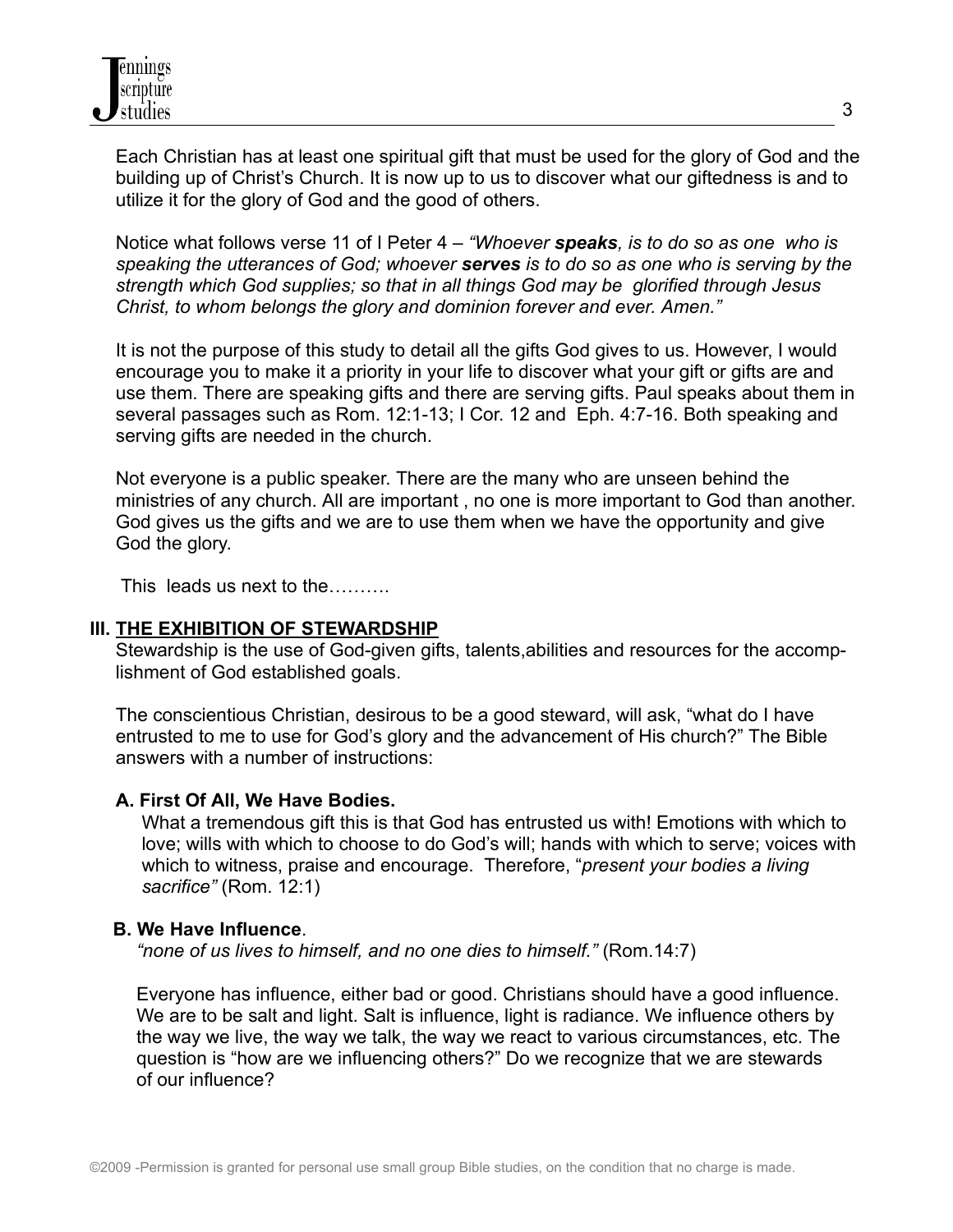## **C. We Have Time.**

How are we using it? **Eph. 5:16** says, *"redeem the time because the days are evil."* "Redeem" means "to buy back or buy up". Time is a precious commodity which should not be wasted. While the world speaks about spending time, the Bible speaks about buying up time by the proper use of it. Are you spending time or buying up time – buying up opportunities?

## **D. We Have Possessions.**

**Luke 6:38** *"Give, and it will be given to you. They will pour into your lap a good measure--pressed down, shaken together, and running over. For by your standard of measure it will be measured to you in return."*

Of course, we should not say "our possessions" at all, for all that we have is God's, we are only stewards. Do we have a bank balance, some investments? We are only stewards of these things. Do you own a house? You are only a steward of it. Have a car? It is not yours really, it is God's. All these things we are to manage for Him.

# **E. We Have Our Individual Abilities, Talents And Giftedness**.

**Rom 12:5-8** *"We have different gifts, according to the grace given us. If a man's gift* prophesying, let him use it in proportion to his faith. If it is serving, let him serve; if it is *teaching, let him teach; if it is encouraging, let him encourage; if it is contributing to the needs of others, let him give generously; if it is leadership, let him govern diligently; if it is showing mercy, let him do it cheerfully."*

**1 Cor 12:1** *"Now concerning spiritual gifts, brethren, I would not have you ignorant."* **v.4-7** *"Now God gives us many kinds of special abilities, but it is the same Holy Spirit who is the source of them all. There are different kinds of service to God, but it is the same Lord we are serving. There are many ways in which God works in our lives, but it is the same God who does the work in and through all of us who are his. The Holy Spirit displays God's power through each of us as a means of helping the entire church."* (TLB)

# **F. We have The Gospel.**

**Acts 1:8** *"But you will receive power when the Holy Spirit comes on you; and you will be my witnesses in Jerusalem, and in all Judea and Samaria, and to the ends of the earth."* Witnesses to what? The Good News as it is in Jesus Christ – the Gospel!

**I Cor. 4:1** tells us that we are *"stewards of the mysteries of God."* **AND** in **Eph.6:19** Paul speaks of *"the mystery of the gospel.*" It is a mystery to those who do not know it.

**Phil 1:27-28** *"…..let your conduct be worthy of the gospel of Christ, so that whether I come and see you or am absent, I may hear of your affairs that you stand fast in one spirit, with one mind striving together for the faith of the gospel."*

**I Thess. 2:4 Paul writes,** *"we have been approved by God to be entrusted with with the gospel."*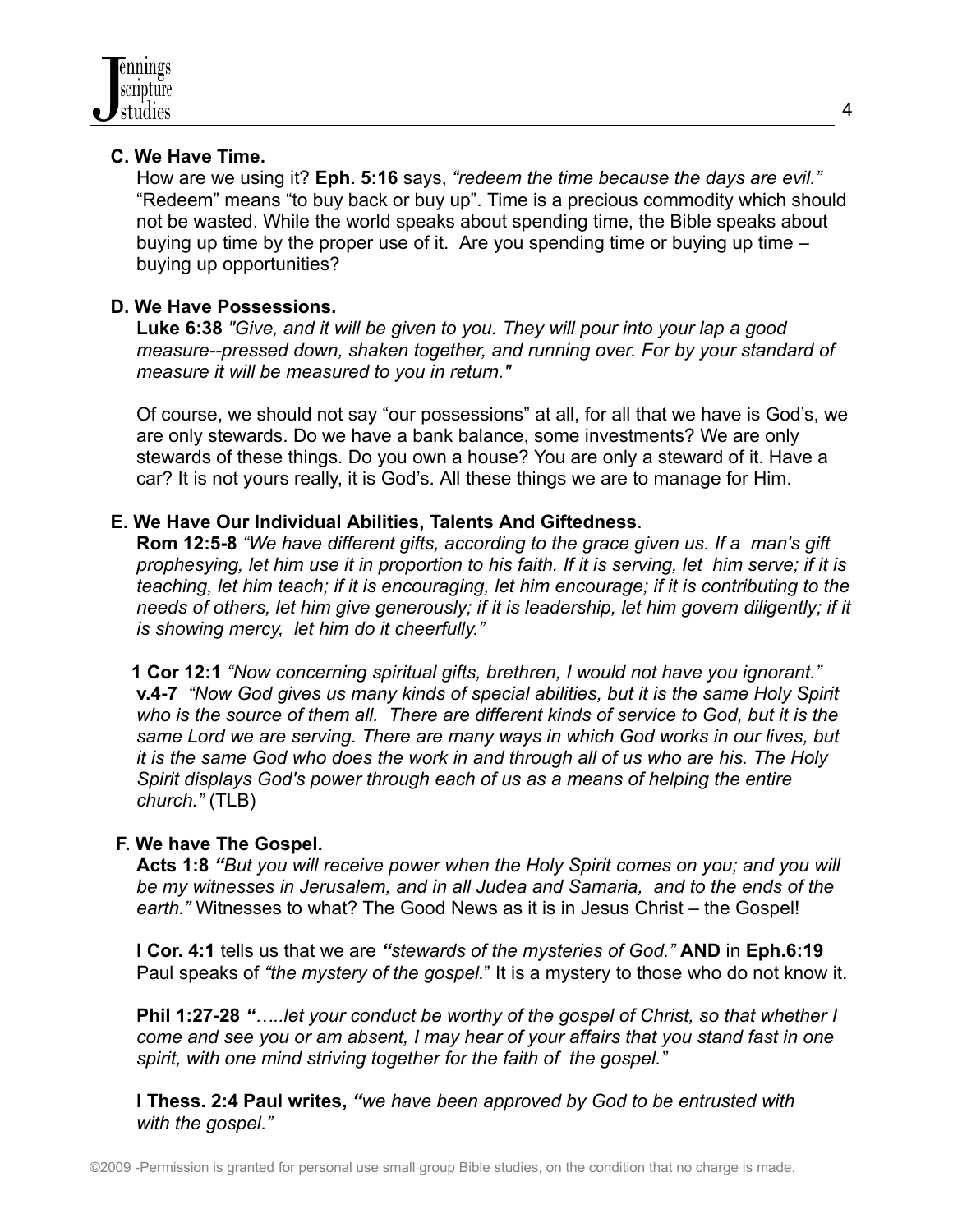

What if the Lord asks us at the judgment, "what did you do with my Gospel?" Some would have to answer, "I believed it and then buried it." Others would be able to say, "I both believed it and broadcast it."

### **G. We have God's Grace.**

Concerning "grace", **I Cor. 15:10** in *The Message: "Because God was so gracious, so very gracious, here I am. And I am not about to let His grace go to waste."*

**Stewardship covers all of life:** our bodies, abilities, talents, testimony, children, possessions, time, the Gospel, God's grace …. All have been entrusted with us to use for God's glory and the advancement of His church. Are we being good stewards in all these areas?

Then there is another matter related to stewards:

### **IV. THE EXPECTATION OF STEWARDSHIP** -**1 Cor 4:2**

*"Moreover it is required in stewards that one be found faithful."* Or, as in the **NIV**: *"Now it is required that those who have been given a trust must prove faithful."*

God is not going to reward us on the grounds of our success. Faithfulness is the measureing stick that God uses when evaluating our stewardship. Many Christian stewards are considered failures by the world's standards. A good illustration of this principle is seen in the person Saul. God said to Samuel, *"Do not look at his appearance or at the height of his stature, because I have rejected him; for God sees not as man sees, for man looks at the outward appearance, but the LORD looks at the heart."* (I Samuel 16:7)

**Luke 12:42-44** *"And the Lord said, "Who then is the faithful and sensible steward, whom his master will put in charge of his servants, to give them their rations at the proper time? Blessed is that slave whom his master finds so doing when he comes. Truly I say to you that he will put him in charge of all his possessions."*

**ILLUST**. When I got out of the Naval Aviation branch of the military and before I returned to finish college, I took a summer job as night watchman at a food warehouse. It was a huge three-story building covering an entire city block.

When I interviewed for the job, the owner asked me many probing questions. Questions like, "Can I depend upon you to guard my company?"; "Are you trustworthy?"; "Can I count on you to faithfully show up for work?"; "Have you ever been arrested for thievery?", etc.

Then he gave me this bit of news: "The previous watchman has been arrested for stealing from me." I assured him I would be a good employee and I got the job. The man who preceded me was later convicted and sent to the State Penitentiary. The owner was trusting his property to me. His requirement was that I be faithful. God expects no less in His stewards. We must not forget that there is coming a day when we must give an account of our stewardship.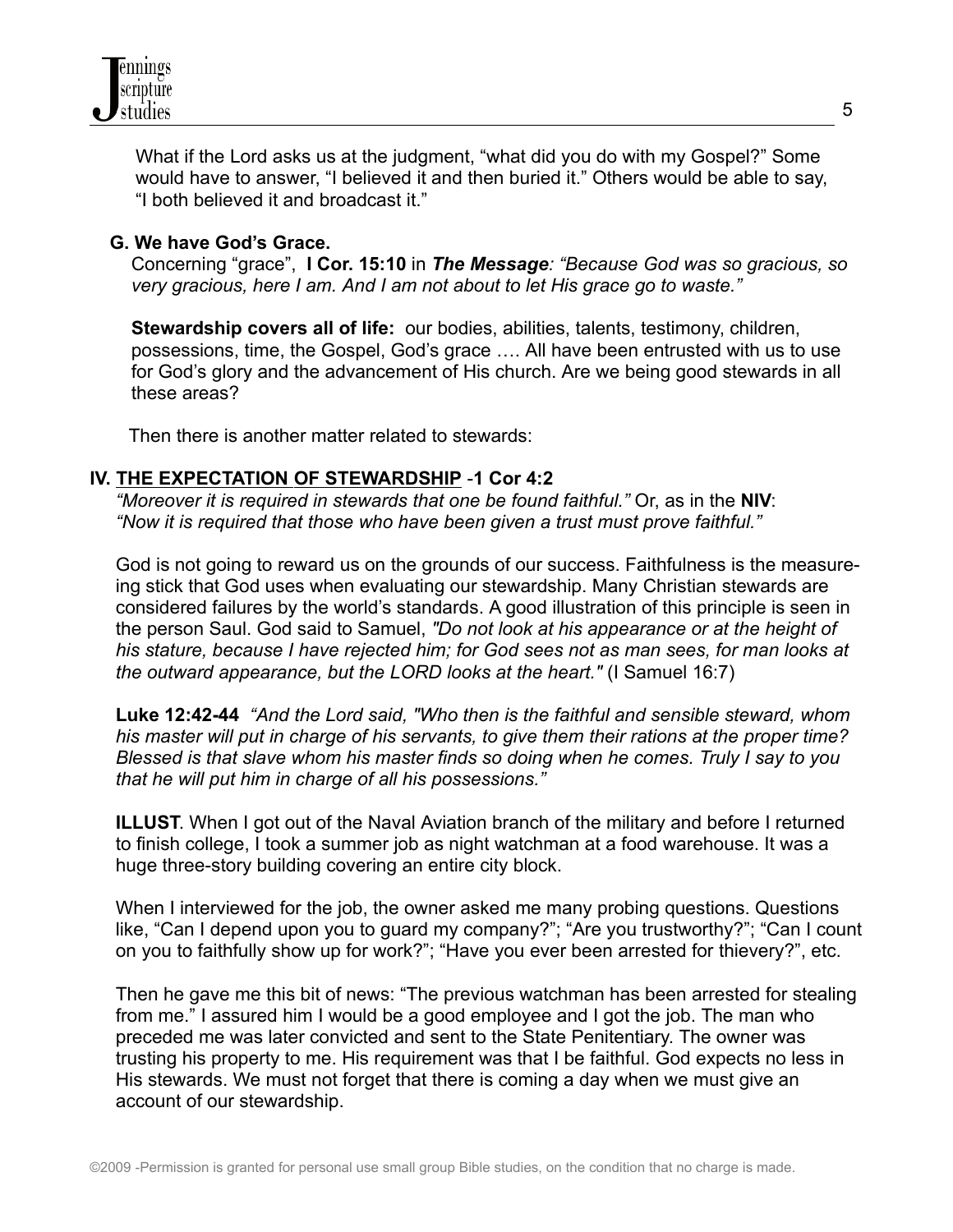# **V. THE EXAMINATION OF STEWARDSHIP**

**Romans 14:12 -** *"Everyone of us shall give account of himself unto God."*

**II Cor. 5:10** *"For we must all appear before the judgment seat of Christ, that each one may receive the things done in the body, according to what he has done, whether good or bad."*

What God expects, He inspects! The very concept of stewardship implies responsibility and with responsibility comes accountability. Jesus underscored this truth in the parable that He gave in **Luke 16:**

*"He (Jesus) also said to His disciples: "There was a certain rich man who had a steward, and an accusation was brought to him that this man was wasting his goods. So he called him and said to him, 'What is this I hear about you? Give an account of your stewardship,* for you can no longer be steward." (Luke 16:1-2)

At the Judgment Seat of Christ, every believer must give account of how we conducted business as the Lord's stewards.

# **VI. THE EXALTATION OF THE STEWARD.**

God is a good Employer – He rewards His servants generously. The principle of rewards for faithful stewardship is seen in the parable Jesus spoke in Matthew chapter 25. These verses emphasize the importance of faithful stewardship and underscore the reward that awaits a good steward. Jesus had been speaking about the responsibility of serving well and He said:

*"Again, it will be like a man going on a journey, who called his servants and entrusted his property to them. To one he gave five talents of money, to another two talents, and to another one talent, each according to his ability. Then he went on his journey. The man who had received the five talents went at once and put his money to work and gained five more. So also, the one with the two talents gained two more. But the man who had received the one talent went off, dug a hole in the ground and hid his master's money. "After a long time the master of those servants returned and settled accounts with them. The man who had received the five talents brought the other five. 'Master,' he said, 'you entrusted me with five talents. See, I have gained five more.' "His master replied, 'Well done, good and faithful servant! You have been faithful with a few things; I will put you in charge of many things. Come and share your master's happiness!' "The man with the two talents also came. 'Master,' he said, 'you entrusted me with two talents; see, I have gained two more.' "His master replied, 'Well done, good and faithful servant! You have been faithful with a few things; I will put you in charge of many things. Come and share your master's happiness!' " (Matt 25:14-23)*

Notice that each servant was given money according to their individual abilities, to invest for his master. A "talent" was equal to \$1,000 dollars. Eugene Peterson's